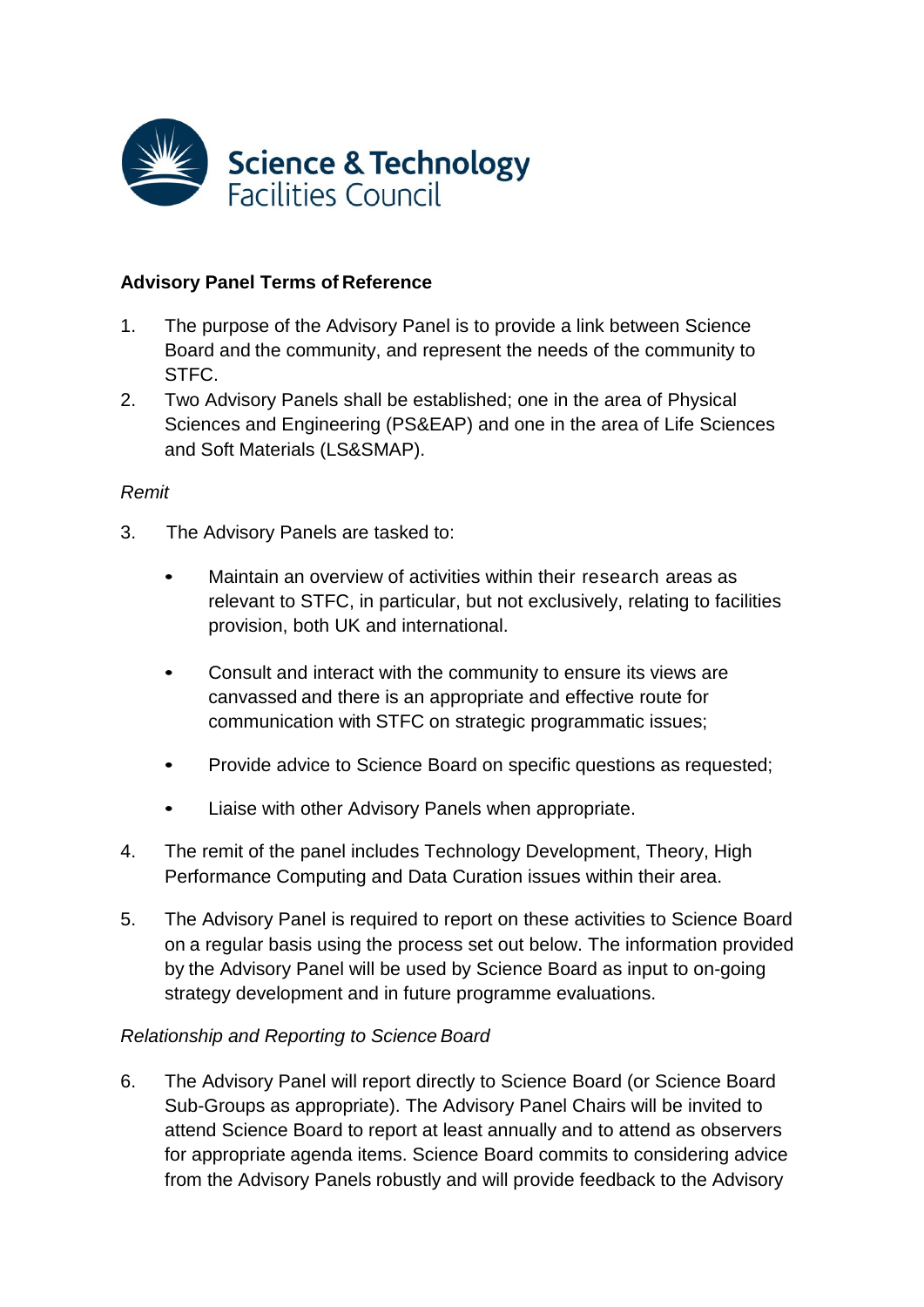Panel Chairs either in person at the meeting or through written feedback following the meeting. This is especially important where the recommendations of Science Board differ from those of the Advisory Panel.

- 7. Science Board and the Advisory Panels have differing roles in providing advice to STFC and this will impact on their interactions. Science Board is a strategic committee providing scientific overview and assessment of, and science advice on, all of the programmes STFC supports. The Advisory Panels represent the views of their specific communities. Accordingly there may be instances where Science Board is unable to take on board all the recommendations from each of the Advisory Panels, when trying to tension across the whole of the STFC programme. The process set out above should address this issue.
- 8. In order to aid two way discussions between Science Board and the Advisory Panels, Science Board commits to providing relevant guidance and information to the Advisory Panels when appropriate.

# *Relationship with the Facility Directors*

- 9. The Chairs of the Advisory Panels shall ensure that the Directors of both the national and international facilities are aware of their activities, whilst ensuring the independence of the Advisory Panels isn't compromised when carrying out their role. This will include establishing a mechanism for the Advisory Panels to provide a copy of their annual report to Science Board to the facility directors after their meeting with Science Board (where appropriate), and for the facility directors to feed back to the Advisory Panels on how any suggestions in that report were addressed, with explanations if they weren't.
- 10. The UK facility directors shall also invite a representative from each Advisory Panel to attend the Diamond / ISIS / CLF / RCaH Scientific Advisory Committee meeting as an observer at least once per annum.

# *Size and Membership*

- 11. Each Advisory Panel shall consist of a chair and deputy and up to twelve other members. The final panel size shall be dependent upon the size of the community and the need to ensure that the panel membership fully reflects the breadth of the community. Membership is for a three year term, with the possibility of extending for up to another three years, to a maximum of 6 years in total.
- 12. Panel members are appointed by STFC following an open nomination process in which the community can participate; all new members to the